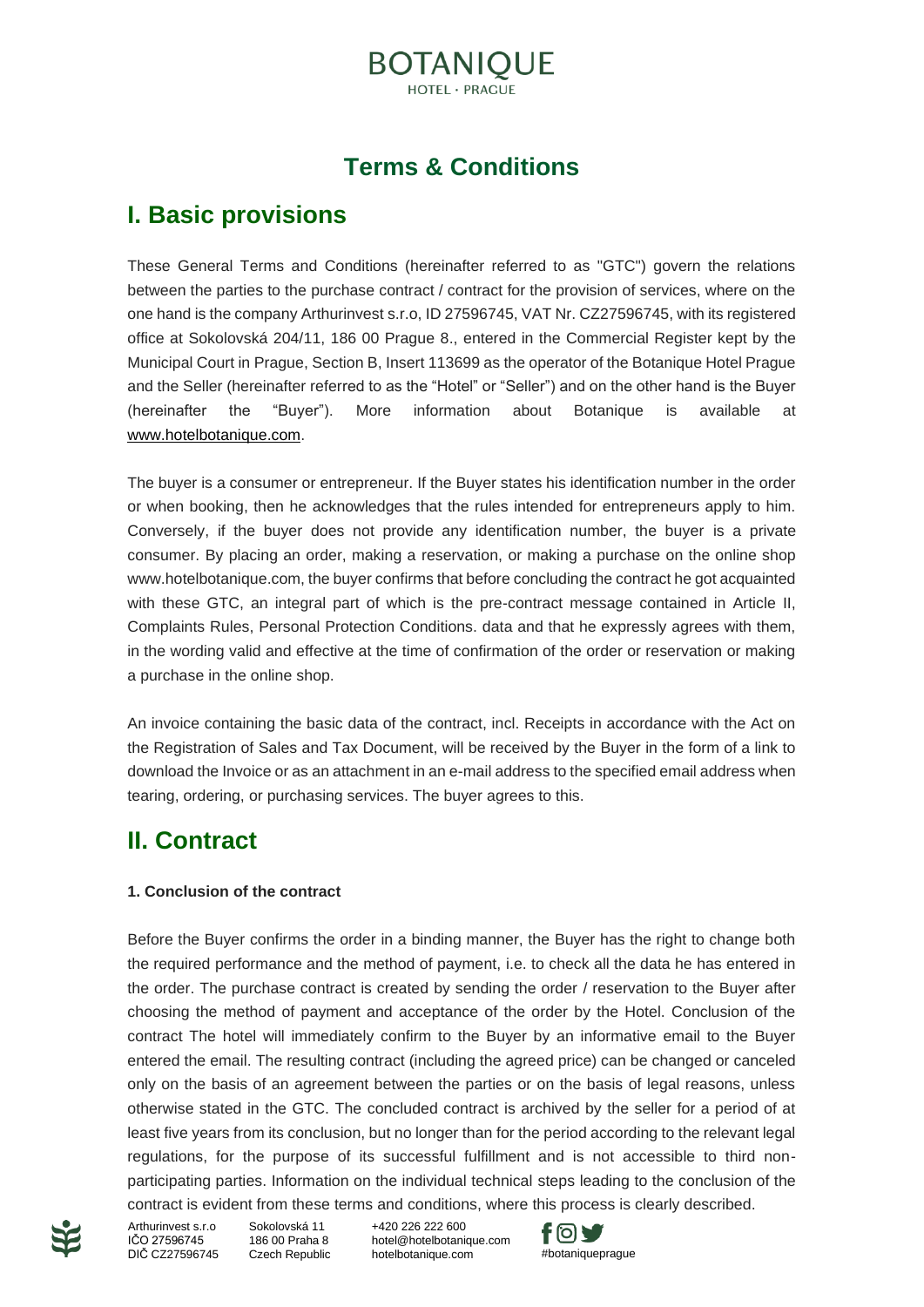# BOTANIOUE

#### **2. Delivery of the subject of purchase Business conditions**

By the purchase contract, the Hotel undertakes to hand over the item to the Buyer, to provide the services that are the subject of the purchase, and the Buyer undertakes to take over the item / use the services and pay the purchase price to the Hotel. The hotel reserves the ownership right to the item, and therefore the Buyer becomes the owner only by full payment of the purchase price. Similarly, this rule applies when purchasing a service.

#### **3. Transfer of risk of damage**

The service is defective if it does not have agreed and clearly declared properties. The Buyer's right from defective performance is based on the defect that the thing has when the risk of damage passes to the Buyer, even if it manifests itself later. The Buyer's right shall be established by a later defect caused by the Hotel in breach of its obligations. The buyer is obliged to report defects in the services or items used immediately after discovering such defects. The risk of damage passes to the Buyer by taking over the thing or starting to use the services. Damage to the goods, incurred after the transfer of the risk of damage to the goods or the service provider to the Buyer, does not affect his obligation to pay the purchase price, unless the Hotel caused the damage by violating its obligation.

#### **4. Liability of the Hotel**

The hotel responds to the Buyer that the item or services are free of defects upon receipt. In particular, the Hotel is responsible to the Buyer that at the time when the Buyer took over the thing or started to draw services,

a. the item has the characteristics agreed upon by the parties and, in the absence of an agreement, the characteristics described by the Hotel or expected by the Buyer with regard to the nature of the goods and based on the advertising made by them;

b. the services correspond to the obviously offered scope and level, if no part of the service is described anywhere, then such corresponds to the usual customs at the place of use of the services;

c. the thing or service is in the appropriate quantity, extent and scope; and

d. the thing or services comply with the requirements of legal regulations.

The right of defective performance does not belong to the Buyer, if the Buyer knew before taking over the thing or before starting to use the services that the thing or service has a defect, or if the Buyer caused the defect himself.

#### **5. Substantial breach of contract**

If the defective performance is a material breach of contract, the Buyer has the right to:

a. to eliminate the defect by delivering a new item without a defect or by delivering a missing item,

b. to eliminate the defect by repairing the thing or services;



Sokolovská 11 186 00 Praha 8 Czech Republic

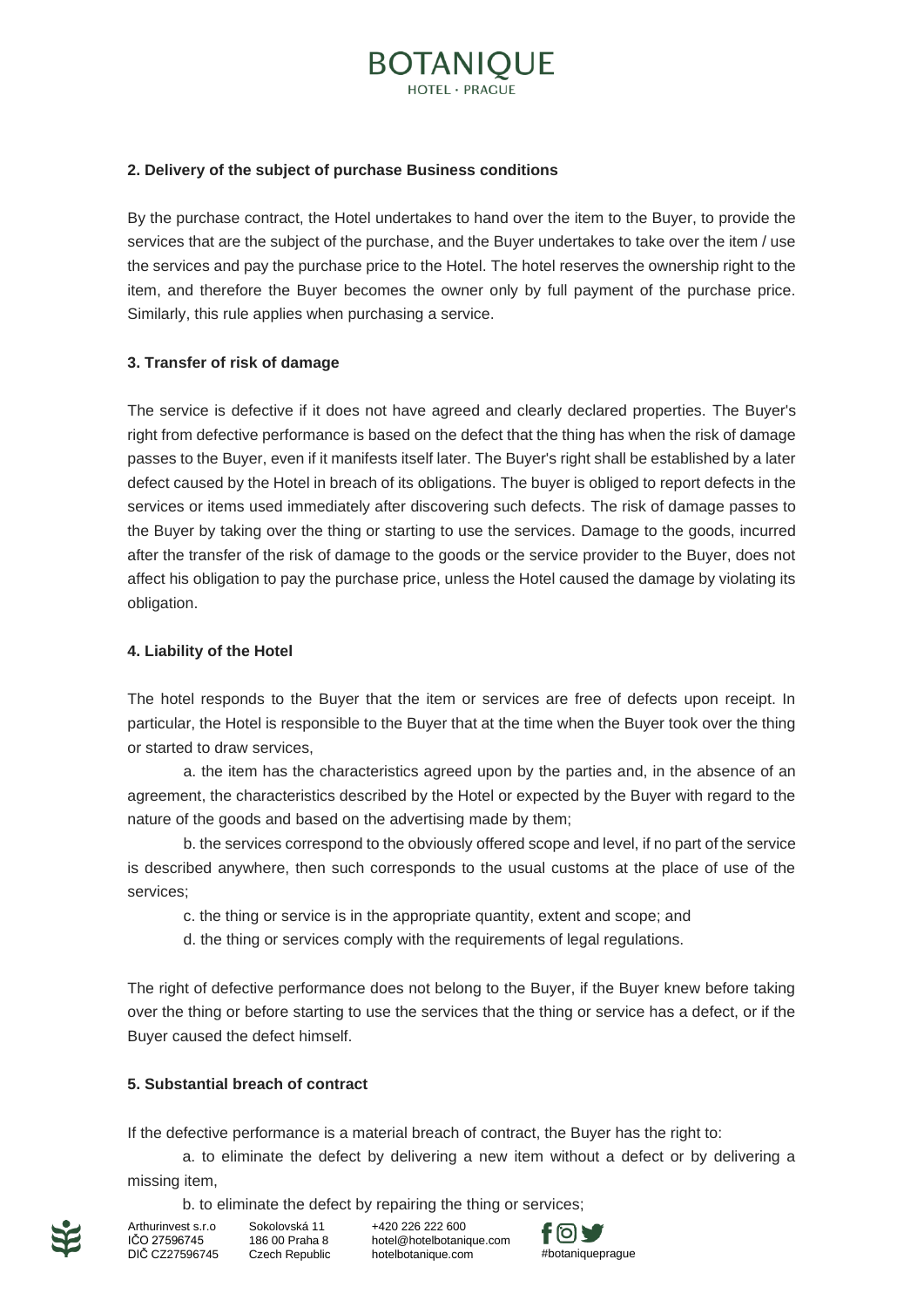- c. for the use of replacement services to the same extent;
- d. at a reasonable discount from the purchase price; or
- e. withdraw from the contract

### **6. Breach of contract in general**

If the Buyer does not report the defect without undue delay after he was able to detect it with timely inspection and sufficient care, he cannot exercise the right to defective performance.

**BOTANIQUE** 

### **7. Quality guarantee**

The Buyer is not entitled to warranty if the defect caused an external event after the transfer of the risk of damage to the goods or the service to the Buyer.

### **8. Special rules when buying a voucher**

The voucher serves as a confirmation of the right to use the services provided by the Hotel. It does not in itself replace any form of security and is not exchangeable and resealable in such a way. The use of prepaid voucher services is conditioned by the creation of a reservation in the Hotel and its confirmation of such a reservation. The reservation is subject to hotel availability and must be made in advance, at least one month before the stay, in the manner indicated in point VIII. of these GTC. A copy of this document will be required at check-in at the hotel reception.

This voucher cannot be paid for cash or any other compensation and cannot be exchanged if it is lost, stolen, destroyed or expires. After purchase, the voucher is non-refundable. Invalid if modified, copied or reproduced. The voucher will not be extended after the expiration date and its use cannot be enforced in any way.

## **III. Withdrawal from the contract**

### **1. Withdrawal from the contract by the consumer**

The consumer has the right to withdraw from the contract at any time before the start of the services, before applying the voucher. If the consumer withdraws from the contract for a reason other than those specified in points 5 and 6, then such a procedure is governed by the valid cancellation conditions of the Hotel at the time of concluding the contract.

In the event that the Consumer is entitled to a refund of the paid funds within the withdrawal from the contract, then the Hotel proceeds:

Hotel;

b. returns the funds in an alternative agreed manner confirmed by both parties;

a. if possible, return the funds in the same way and in the same form as received by the

c. retains funds as credit for the future use of services or the purchase of goods; in this case, the agreement of both parties is required and the substitute drawdown must be used in the same year.

Arthurinvest s.r.o IČO 27596745

Sokolovská 11 186 00 Praha 8 DIČ CZ27596745 Czech Republic

+420 226 222 600 [hotel@hotelbotanique.com](mailto:info@hotelbotanique.com) hotelbotanique.com #botaniquepraque

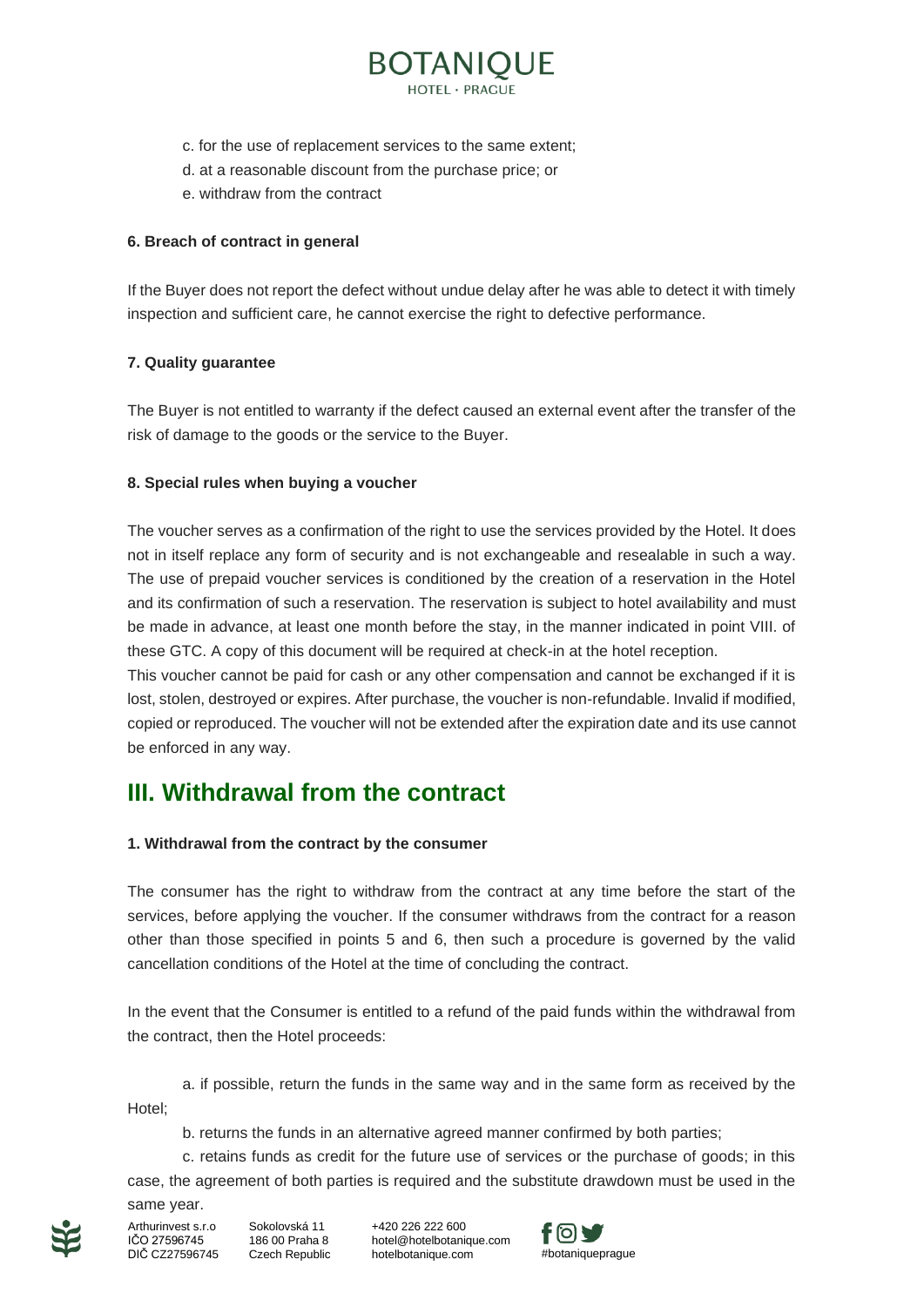In case of payment of the credit note in cash, the Hotel may require the presentation of an identification card (OP or passport), in order to prevent the occurrence of damages and to prevent the legalization of proceeds from crime. Without presenting any of these documents, the Hotel may refuse to reimburse the funds.

**BOTANIQUE** 

#### **2. Withdrawal from the contract by the Hotel in case of an error in the price of the goods**

Except in cases stipulated by law, the Hotel is entitled to withdraw from the contract in the event of an obvious error in the price of the goods.

Withdrawal from the contract according to this point is possible within 7 days, if the use of ordered services is booked later than 7 days from the order, from the day following the day of conclusion of the purchase contract between the Buyer and the Hotel by the Hotel canceling the order or otherwise indicates that he is withdrawing from the contract.

If the Buyer has paid at least part of the purchase price of the goods or services, this amount will be transferred back to his bank account no later than 14 days from the day following the day of withdrawal from the contract by the Hotel.

## **IV. Information security and protection**

In the matter of protection and processing of the Buyer's personal data by the Hotel, the conditions of personal data protection shall apply.

## **V. Opening hours**

Orders via the Hotel's online store and reservations: 24 hours a day, 7 days a week. In the event of a failure of the information system or force majeure, the Hotel is not responsible for noncompliance with operating hours.

## **VI. Prices**

All prices are negotiable. The www.hotelbotanique.com website always contains current and valid prices, in the Czech currency (CZK) or in the currency of the single EU currency (EUR), except in cases where an incorrect price is stated, see the provisions below in this article.

The prices listed for individual products are final, i.e., including VAT. If a contract containing a specific price list has been concluded between the Buyer and the Hotel, this price list takes precedence over the public prices on [www.hotelbotanique.com.](http://www.hotelbotanique.com/)

Prices for hotel accommodation listed on the website are calculated in EUR and it is possible to convert into Czech currency, which is for guidance only. The binding price and currency are always stated in the confirmed order for services or goods. To convert amounts between CZK and EUR, the Hotel uses the internally set exchange rate valid according to the current internal guidelines of the Hotel on the day of payment.



Sokolovská 11 186 00 Praha 8 DIČ CZ27596745 Czech Republic Arthurinvest s.r.o IČO 27596745

+420 226 222 600 [hotel@hotelbotanique.com](mailto:info@hotelbotanique.com) hotelbotanique.com #botaniquepraque

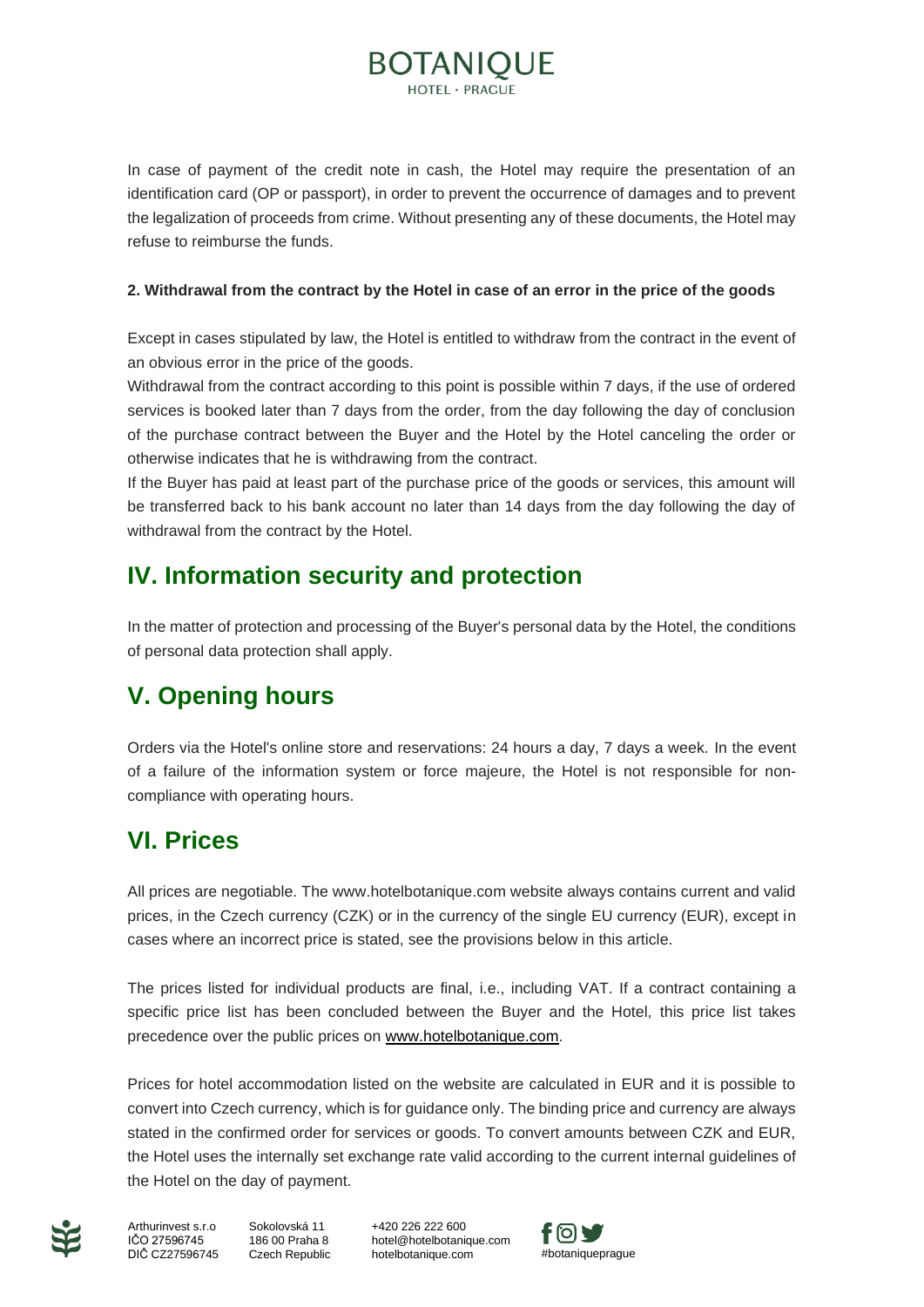# **BOTANIQUE**

The final price includes all mandatory surcharges, which the Buyer is obliged to pay extra on the spot, such as a local tax on the stay.

The hotel reserves the right to declare the purchase contract invalid, if personal data has been misused, the payment card has been misused, etc., or due to the intervention of an administrative or judicial authority, the Buyer will be informed of such a procedure.

Furthermore, the Hotel reserves the right to declare the purchase contract as invalid if there is an unauthorized use of a discount or similar voucher / voucher in violation of its conditions, especially in cases where:

• the voucher or discount voucher is used for services other than those for which it was intended;

• The hotel finds that the voucher or discount voucher has already been used.

The Buyer acknowledges that in these cases the purchase contract cannot be validly concluded and at the same time the Buyer acknowledges that the Hotel is entitled to demand, among other things, unjust enrichment.

# **VII. Ordering and booking**

The price and scope of services / goods will be stated in the order and in the message confirming the receipt of the order of goods / services. You can order in the following ways:

- a. through the electronic shop of the Hotel (hereinafter referred to as "e-shop").
- b. in the reservation system at www.hotelbotanique.com
- c. by e-mail to hotel@hotelbotanique.com, reservations@hotelbotanique.com
- d. in person at the hotel reception.
- e. by telephone.

## **VIII. Payment Terms**

The hotel accepts the following payment conditions:

- The goods remain the property of the Hotel until full payment and acceptance, but the risk of damage to the goods passes to the acceptance of the goods by the Buyer.
- The services provided by the hotel must be paid in full before the start of such services, unless otherwise stipulated in the contract.
- Upon confirmation of the order, a guarantee is required with a valid credit or debit card valid on the day of the start of the services, unless otherwise stipulated in the contract.
- The Buyer's billing information cannot be changed retroactively after sending the order.
- The hotel reserves the right to offer the Buyer only selected methods of payment at its own discretion.
- According to the Act on the Registration of Sales, the seller is obliged to issue a receipt to the buyer and at the same time is obliged to register the received sales with the tax administrator online; in the event of a technical failure, within 48 hours at the latest.
- In the case of payment by credit card at the reception of the Hotel, the Buyer is obliged to cover the data on his payment card and his PIN code.¨



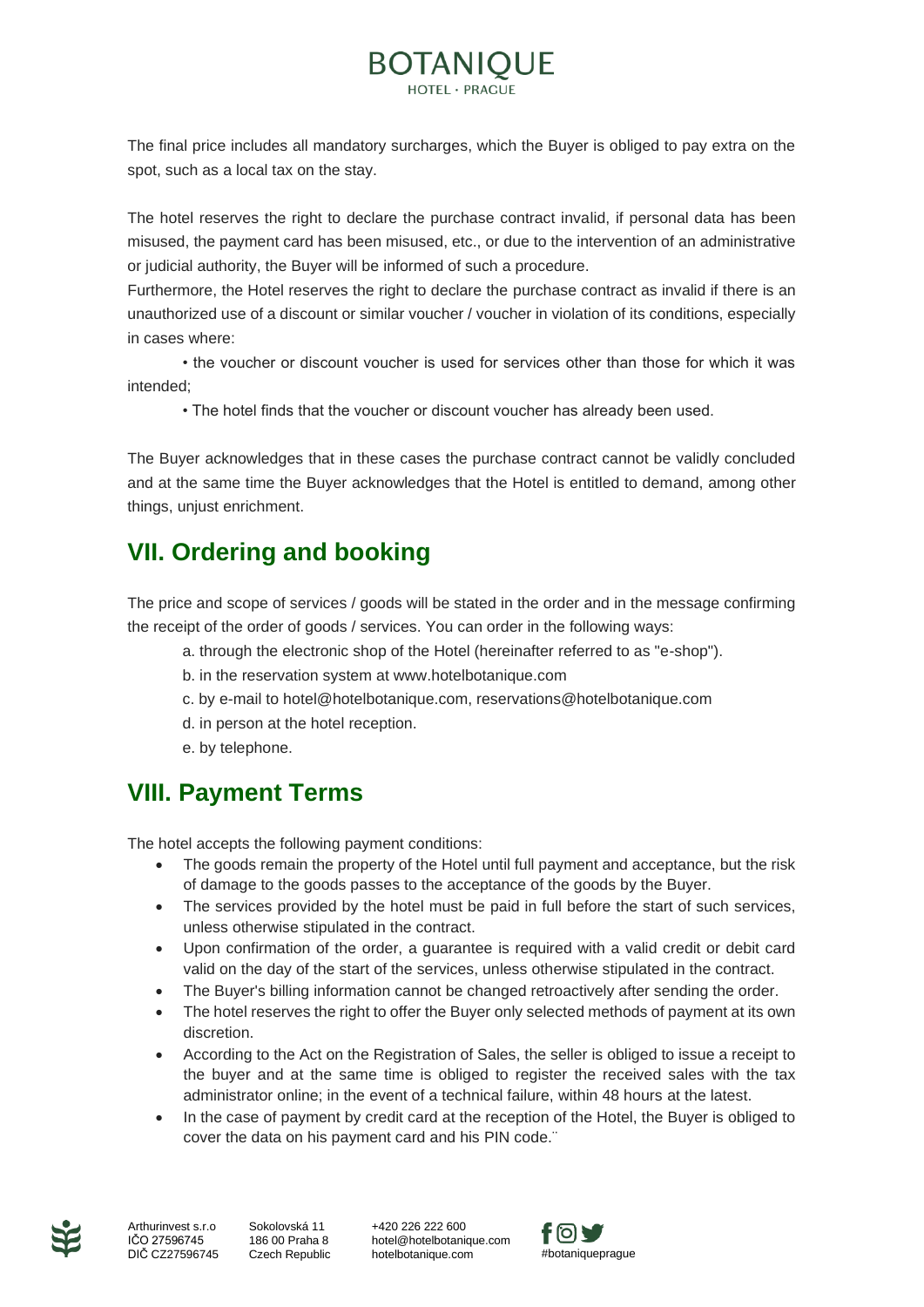# **BOTANIOUE**

#### **Online payments through the payment gateway**

The hotel also accepts online payments, which can be processed by redirection to the payment gateway when making a reservation on the official hotel website, or when instructed to pay with an active link to the payment gateway.

Never make a payment unless you are sure that the instruction to make such a payment has been clearly initiated by the hotel.

The hotel reserves the right to retain credit card details for the necessary period after a successful payment transaction and, if necessary, to use them for an additional payment to which the payment may be made if the payment transaction does not cover the total value of services and fees to which the hotel is entitled. These are usually, for example, cancellation fees according to the cancellation policy in case of cancellation or non-arrival without prior cancellation.

Such data is stored at a payment gateway provider that meets PCI Compliance standards. The hotel does not have access to this data and therefore cannot use it for any purpose other than that described in the previous paragraph.

#### **Money Return**

The buyer is responsible for the accuracy of the data for the return of funds if he is entitled to such a return and has chosen option IV.1.b of these GTC.

## **IX. Delivery conditions**

#### **1. Other conditions**

When using services paid for in advance, the Hotel or may require the presentation of an identification card (OP or passport), in order to prevent damage and to prevent money laundering. The Hotel may refuse to provide services without presenting any of these documents. This authorization follows from the provisions of Section 2900 of the Civil Code, which stipulates the obligation of prevention and prudence.

#### **2. Competitions and deadlines for collecting winnings**

In the event that the winner wins in a competition organized by the Hotel, the winner is obliged to collect the prize within 30 calendar days from the date on which the results of such a competition were announced by the Hotel. The winner's right to the prize expires in vain upon expiry of this period when the prize is forfeited in favor of the organizer.

## **X. Warranty conditions**

The warranty conditions for the services are governed by the relevant legal regulations of the Czech Republic.

DIČ CZ27596745 Czech Republic Arthurinvest s.r.o. IČO 27596745

Sokolovská 11 186 00 Praha 8 +420 226 222 600 [hotel@hotelbotanique.com](mailto:info@hotelbotanique.com) hotelbotanique.com #botaniquepraque

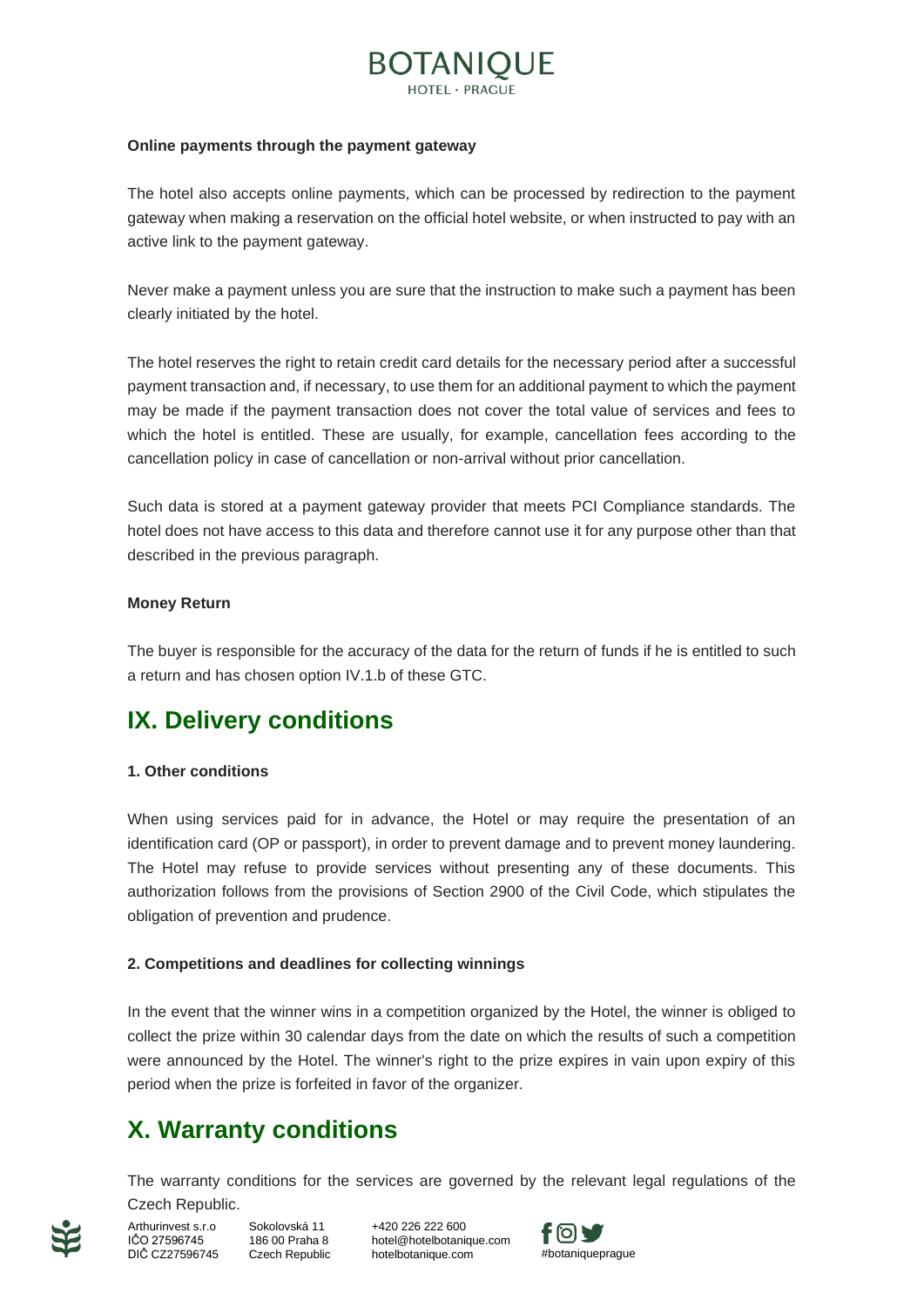# **BOTANIQUE**

## **XI. Final Provisions**

Relationships and any disputes that may arise based on the contract will be resolved exclusively in accordance with the law of the Czech Republic and will be resolved by the competent courts of the Czech Republic. The United Nations Convention on Contracts for the International Sale of Goods (CISG) does not apply in accordance with Article 6 of that Convention.

Any disputes between the Hotel and the Buyer can also be resolved out of court. In such a case, the Buyer - Consumer may contact the entity for out-of-court dispute resolution, such as the Czech Trade Inspection Authority.

The contract is concluded in the Czech language. If a translation of the text of the contract is created for the needs of the buyer, it applies that in the event of a dispute over the interpretation of terms, the interpretation of the contract in the Czech language applies.

These General Terms and Conditions, including their components, are valid and effective from 1 July 2020, and are available at the hotel reception or electronically at [www.hotelbotanique.com.](http://www.hotelbotanique.com/)

## **XII. Contacts**

Botanique Hotel Prague, Sokolovská 204/11, 186 00 Praha 8 Email for general request: [hotel@hotelbotanique.com](mailto:hotel@hotelbotanique.com) Email for requests about payments and bills: [finance@hotelbotanique.com](mailto:finance@hotelbotanique.com) Telephone contact: 226 222 600 Bank account – CZK currency : 3817542/0800 Bank account – EUR currency : 3939152/0800 Data box: brqnhyh



DIČ CZ27596745 Czech Republic Arthurinvest s.r.o IČO 27596745